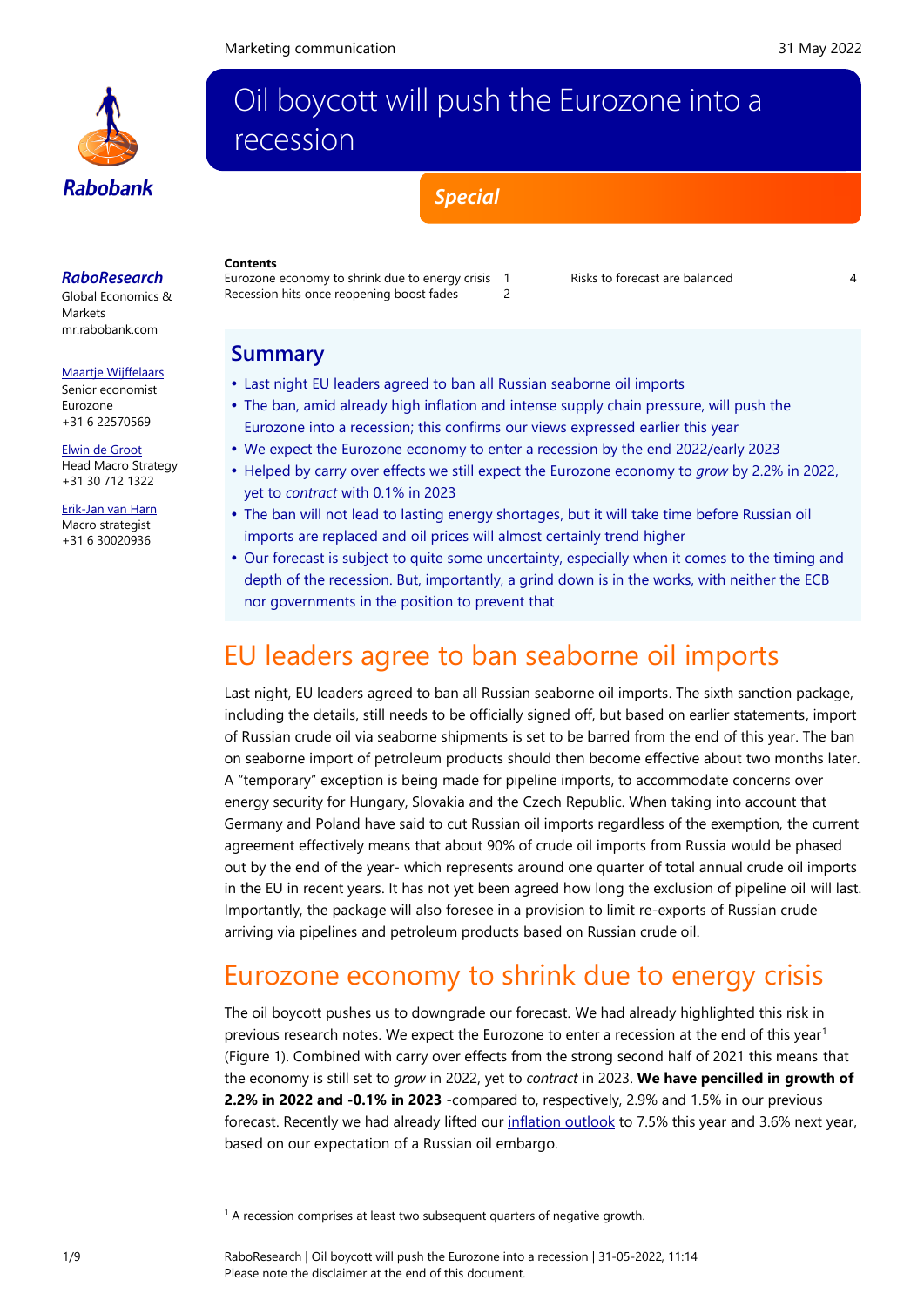

**Figure 2: Inflation close to the peak, but a slow trajectory down thereafter**



## **Oil embargo will fuel non-Russian oil prices**

In our view, the Russian oil embargo **will not lead to large lasting energy shortages. Yet adjustments are likely to take [time](https://economics.rabobank.com/publications/2022/april/ukraine-war-revives-supply-chain-crisis/) and it will certainly fuel prices of both crude oil and refined petroleum products.** In fact, this morning prices of both crude oil and refined petroleum

products such as diesel already pushed higher (Figure 3). It is the price of refined petroleum products that is being felt most by households and hauliers and that price has in fact already seen much sharper increases than crude oil since Russia's invasion. Driving factors of the so-called crack spread so far have been capacity constraints at refineries worldwide and less imports from Russia. For now, lockdowns in China will continue to cap the price of crude oil, but once China's lockdowns are lifted, we envisage that **the price of crude oil could peak at over \$170 a barrel** as can be read in the [oil ban scenario analyses](https://economics.rabobank.com/globalassets/documents/2022/scenario-study-russian-fossil-fuels-20220504.pdf) we have conducted earlier.



Source: Macrobond, RaboResearch

# <span id="page-1-0"></span>Recession hits once reopening boost fades

In the first quarter of the year th[e Eurozone economy still managed to grow,](https://research.rabobank.com/markets/en/documents/301239_FlashGDP22Q1.pdf) with  $0.3\%$  g/g revised upwards from 0.2% q/q. We also expect **the growth figure to hold just above the zeromark in the current quarter**, on the back of (i) the grand reopening of the economy, (ii) businesses still working their ways through backlogs, (iii) rather strong labour markets in many Member States, and (iv) excess savings that allow households to absorb part of the higher prices regime.

Moving on to the third quarter, tourism activity is likely to benefit from the seemingly unstoppable drive of many to go on a holiday. Yet **it will be ever more difficult for the economy to continue to post positive growth figures, as the boost of reopening fades amid very high inflation and equipment shortages**. In our view, government support, already being ramped up across the block, will alleviate some inflation pressure and this should support economic growth by several decimal points. But it will not be able to prevent a downturn. Indeed, we are dealing with a supply shock induced crisis and you simply **cannot solve a supply shock by ramping up demand**. In fact, broad scale support might even accomplish the opposite, as it could support demand for which there is too limited supply.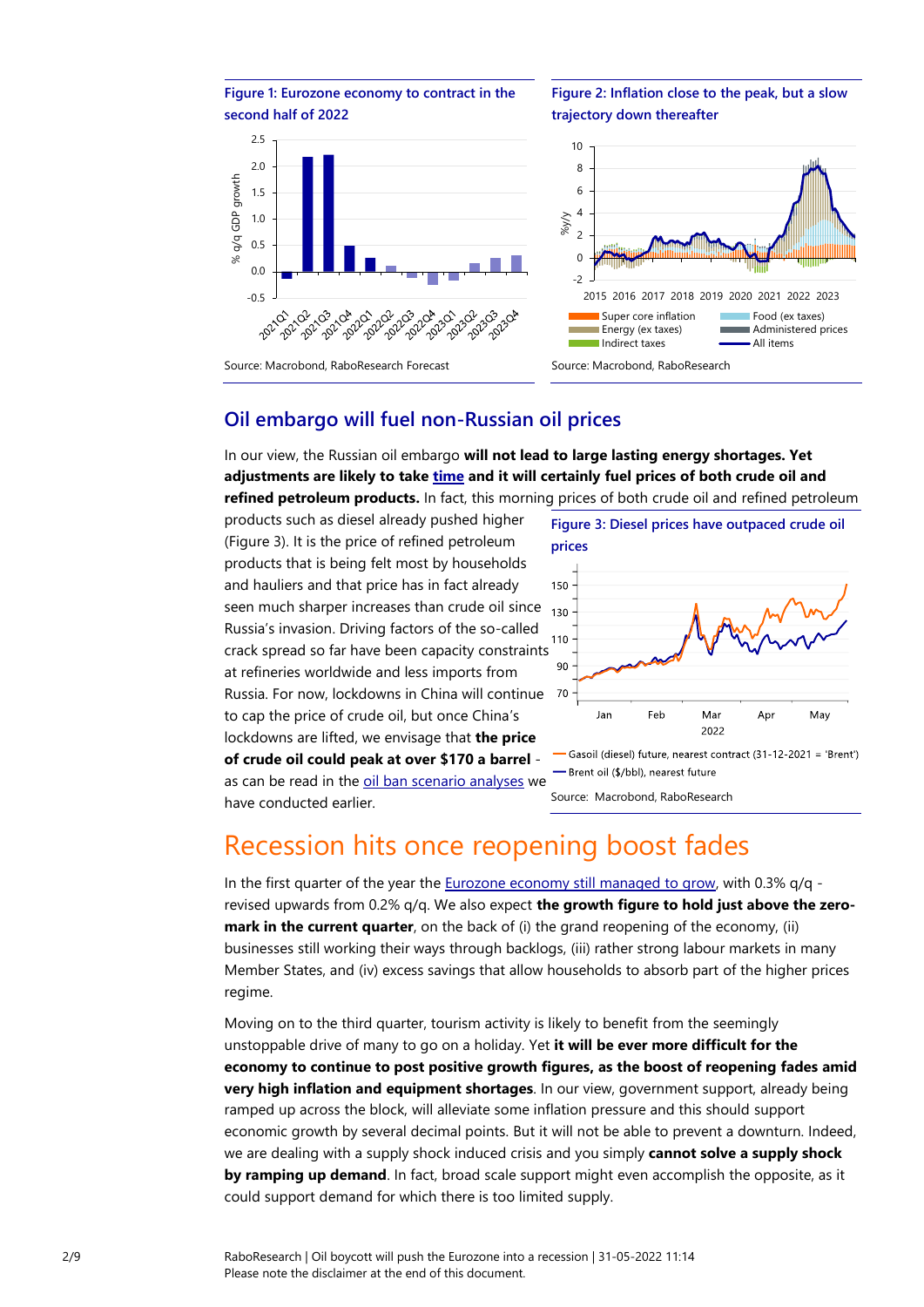Meanwhile, we currently assume China to continue its zero-covid policy, with alternating lockdowns continuing to put pressure on global supply chains. In our projections, we incorporate that it will take until the final quarter of the year for supply chain pressures caused by China to soften materially. We note, however, that China's reopening -even when gradual- will also feed into higher prices for energy commodities and metals as Chinese demand for these commodities rises.

## **Supply chain disruptions and rising input prices hurt production**

From a supply side perspective, **input and equipment shortages are likely to continue to hamper industrial production over the coming quarters**, as will increased input prices to the extent that they cannot be fully passed on to customers. In past months, production of energy intensive products in the EU, such as fertilizers, paper, and construction materials, has already been cut back due to elevated energy prices. Meanwhile, in surveys, businesses report lengthening delivery times and record equipment shortages (Figure 4). Important sources of the supply chain disruptions are lockdowns in China and the [war in Ukraine.](https://economics.rabobank.com/publications/2022/april/ukraine-war-revives-supply-chain-crisis/) We expect input deliveries from China to continue to be hampered for the better part of the year, while we also don't envisage the end of the war or a reduction in energy price -quite the opposite in fact when it comes to the price of oil, as explained.

On a positive note, the price of natural gas has come down over the past weeks and is almost back at its pre-war level, which should exercise some downward pressure on energy price inflation and support energy intensive production in the Eurozone. That said, it remains very high in historical context and has the potential to trend higher again.







- Consumer Confidence - Expectation of Services Demand -Industrial Production Expectations

Note: At the trough, expectations of IP stood at -65 and of services demand at -75 Source: Macrobond, DG ECFIN, RaboResearch

## **Inflation and uncertainty hurt demand**

**From a demand side perspective, we expect the sharp and persisting price rises and growing uncertainty (Figure 5) to slowly 'kill' households' ability and willingness to consume.** Even though extra savings at European bank accounts accumulated during the pandemic (some 5% of annual GDP) will help to absorb the higher prices, a contraction in consumption is all but a given in our view. Both the magnitude of the inflation and the fact that savings ar[e unequally distributed](https://economics.rabobank.com/publications/2021/may/eurozone-pent-up-demand-big-and-decisive-or-over-estimated-and-uncertain/) among households -with a decumulation of savings among lowincome households- feed into this view. We foresee consumer spending to contract for several quarters, starting in the third quarter of this year. It usually takes time for higher inflation and uncertainty to translate into lower consumption growth, although the magnitude of both could well speed things up little when compared to history. We also believe that **higher input costs**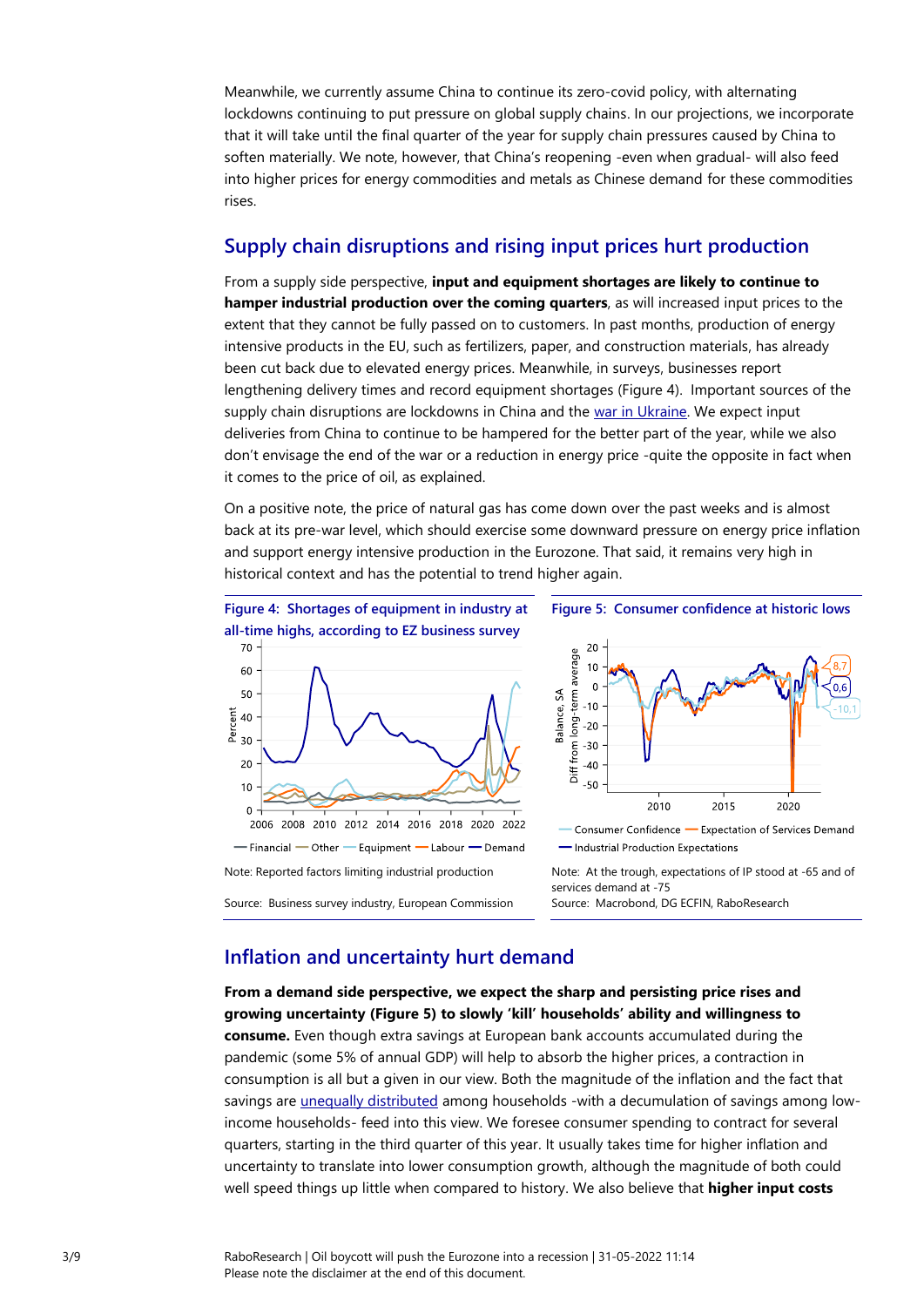#### **and increased [pessimism](https://research.rabobank.com/markets/en/documents/301239_FlashGDP22Q1.pdf) over the outlook will eventually lower the ability and willingness of businesses to invest, create jobs and raise wages.**

In addition, over time, increasing financing cost are also expected to bite. Although the ECB still hasn't raised rates so far, we expect it to start a tightening cycle in July, taking its deposit facility rate back to +0.25% by the end of the year. **Market developments since the beginning of the year have already led to a considerable tightening of financial conditions**; risk-free government bond yields, term and inflation risk premiums as well as corporate risk premiums have contributed to this. Whilst it could be argued that rates – both at the short and at the long end of the maturity spectrum – have not kept up with actual inflation rates, the fact that the bulk of the rise in inflation is due to a deterioration in the terms of trade, implies that one cannot compare these one for one. Indeed, the marked rise in long-term bond yields even when corrected for higher inflation breakeven rates since end-April underscores the higher interest rate environment. Together with the ongoing uncertainty over the outlook, this is also leading to a tightening of bank credit conditions, in terms of higher borrowing costs as well as a tightening in loan conditions.

**As such, whilst higher inflation and supply shortages remain the key drivers of the economic slowdown, the tightening of financial conditions is likely to contribute to an 'acceleration' of the economic slowdown as time progresses.**





#### Source: Macrobond, Bloomberg Source: Macrobond

## **Labour demand to contract**

Over the coming months, when demand cools and pessimism among businesses increases, **we will likely first witness a reduction in outstanding vacancies. An actual contraction of hours worked will then follow further down the line.** To what extent this will lead to layoffs and higher unemployment is rather uncertain, however. Short-time work schemes introduced during the pandemic will very likely limit official employment destruction and the rise in unemployment and hence income losses. Still, we believe that economic growth and unemployment are not fully disconnected, which is why **we project unemployment to increase from 7.2% this year to 7.5% in 2023 and 7.8% in 2024** -compared to 8.6% at the pandemic peak. Meanwhile we project wages to grow by 2.5% on average this year and 3% next year. This clearly is an improvement from the growth of 1.5% in collective wage agreements last year, but is largely insufficient to keep up with inflation. Hence **real wages, are set to shrink big time, underscoring our view of contracting consumption further down the line**.

## <span id="page-3-0"></span>Risks to forecast are balanced

We are finding ourselves in uncertain times, yet again. Forecasting a recession, and the timing thereof, is fraught with risks. Whilst the direction of travel is clear to us, the depth of the crisis is less obvious. Indeed, the relationship between inflation, uncertainty and GDP growth is not set in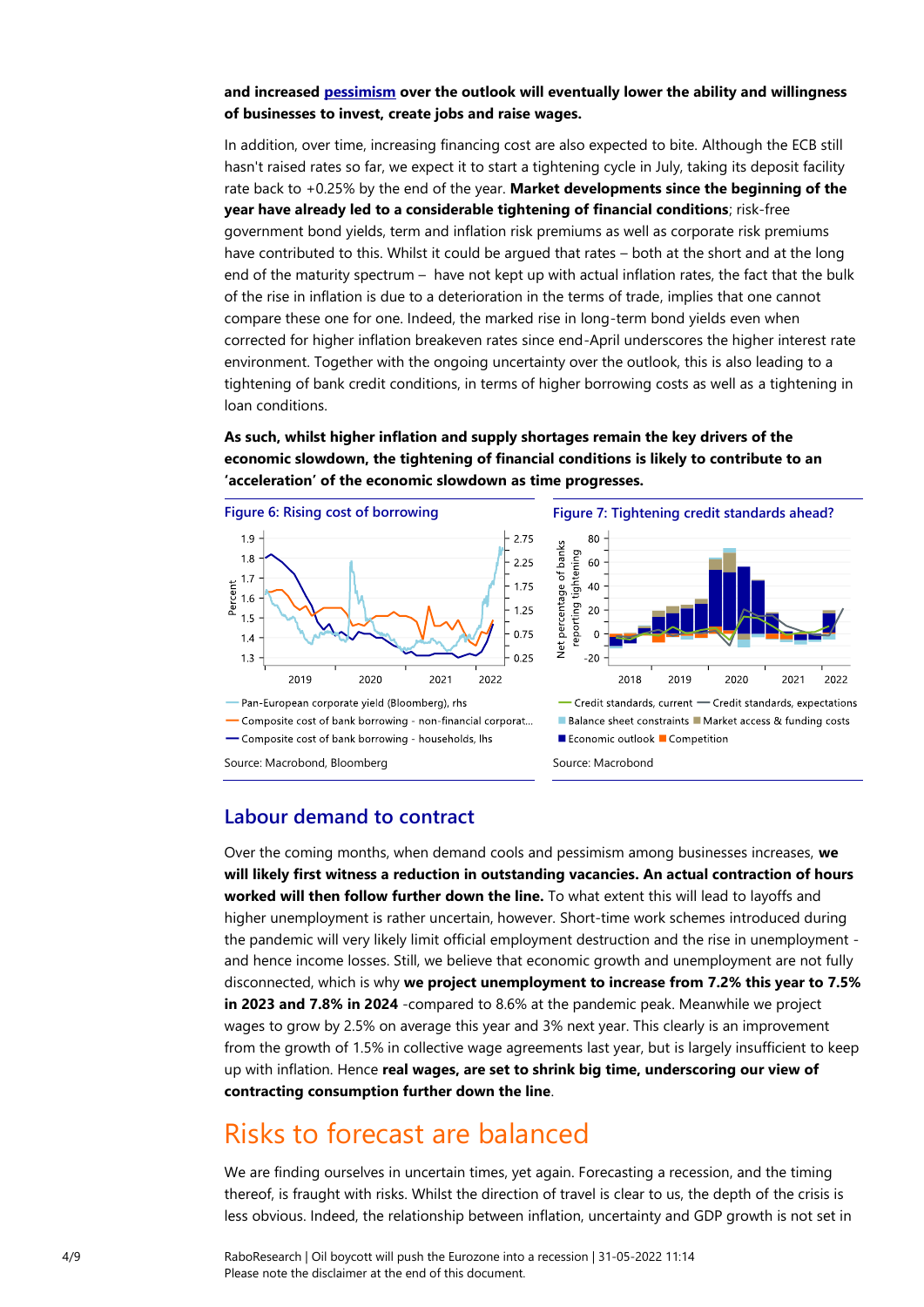stone -it could either be more or less intense than we currently foresee. Other important sources of uncertainty are the timing and impact of China's reopening, and of government support in the Eurozone.

Finally, we currently only see it as a tail risk that the EU stops importing Russian gas in the short term or that Russia suddenly fully stops exporting gas to the EU on its own account. Admittedly, Russia has already stopped delivering gas to several smaller customers including Finland and particular providers in Germany and the Netherlands. Yet it would be a real financial blow for itself if it were to fully cut off large countries such as Italy and Germany, for example. Still, more unforeseen things have happened over the past months and both EU sanctions and Russian countermeasures are clearly a moving target. As such we keep a close eye on developments. In any case, while the recent stop in gas flows is likely to cause some price effect already in the countries hit, [the consequences of a sudden full stop in Russian gas inflows](https://economics.rabobank.com/globalassets/documents/2022/scenario-study-russian-fossil-fuels-20220504.pdf) in the EU would be much larger.

**All in all, then, we regard the risks to our forecast rather balanced. Importantly, a grind down is in the works, with neither the ECB nor governments in the position to prevent that.** 

|                        | 2021 | 2022 | 2023   |
|------------------------|------|------|--------|
| GDP                    | 5.4  | 2.2  | $-0.1$ |
| Private consumption    | 3.5  | 1.2  | $-0.3$ |
| Investment             | 4.2  | 4.1  | $-1.1$ |
| Government consumption | 3.9  | 1.1  | 1.4    |
| Trade                  | 1.3  | 0.3  | 0.0    |
| Inventories            | 0.2  | 0.0  | 0.0    |
| CPI (%y-o-y)           | 2.6  | 7.5  | 3.6    |
| Unemployment (%)       | 7.7  | 7.2  | 7.5    |
|                        |      |      |        |

**Table 1: Eurozone economic forecast**

Source: RaboResearch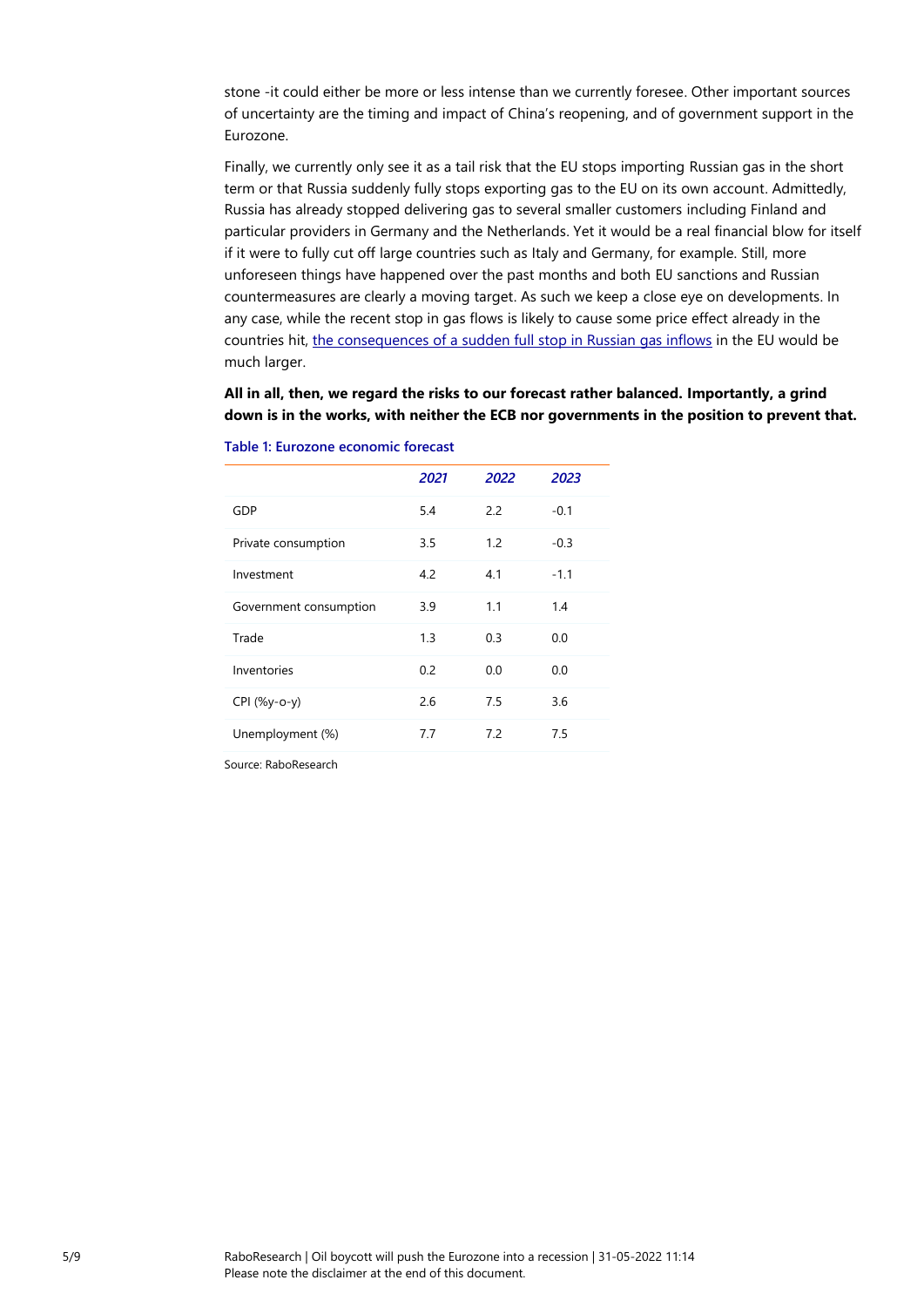#### *RaboResearch*

Global Economics & Markets [mr.rabobank.com](http://mr.rabobank.com/)

#### **Global Head**

**Jan Lambregts** +44 20 7664 9669 [Jan.Lambregts@Rabobank.com](mailto:Jan.Lambregts@Rabobank.com)

### **Macro Strategy**

#### *Global*

**Michael Every Senior Macro Strategist** [Michael.Every@Rabobank.com](mailto:Michael.Every@Rabobank.com)

#### *Europe*

#### **Elwin de Groot**

**Head Macro Strategy** Eurozone, ECB +31 30 712 1322 [Elwin.de.Groot@Rabobank.com](mailto:Elwin.de.Groot@Rabobank.com)

#### **Bas van Geffen**

**Senior Macro Strategist** ECB, Eurozone +31 30 712 1046 [Bas.van.Geffen@Rabobank.com](mailto:Bas.van.Geffen@Rabobank.com)

#### **Wim Boonstra**

**Senior Advisor**

+31 30 216 2666 [Wim.Boonstra@Rabobank.nl](mailto:Wim.Boonstra@Rabobank.nl)

#### *Americas*

#### **Philip Marey**

**Senior Macro Strategist** United States, Fed +31 30 712 1437 [Philip.Marey@Rabobank.com](mailto:Philip.Marey@Rabobank.com)

#### **Gabriel Santos**

**Macro Strategist** Brazil +55 11 5503 7288 [Gabriel.Santos@Rabobank.com](mailto:Gabriel.Santos@Rabobank.com)

#### *Asia-Pacific*

### **Wouter van Eijkelenburg Economist** Australia, New Zealand, India, ASEAN +31 6 103 44 147

Wouter.van.Eijkelenburg@Rabobank.nl

### **Stefan Koopman**

**Senior Macro Strategist** UK, Eurozone +31 30 712 1328 [Stefan.Koopman@Rabobank.com](mailto:Stefan.Koopman@Rabobank.com)

#### **Erik-Jan van Harn**

**Macro Strategist** Germany, France +31 6 300 20 936 [Erik-Jan.van.Harn@Rabobank.nl](mailto:Erik-Jan.van.Harn@Rabobank.nl)

#### **Teeuwe Mevissen**

**Senior Macro Strategist** Eurozone +31 30 712 1509 [Teeuwe.Mevissen@Rabobank.com](mailto:Teeuwe.Mevissen@Rabobank.com)

#### **Maartje Wijffelaars**

**Senior Economist** Italy, Spain, Portugal, Greece +31 88 721 8329 [Maartje.Wijffelaars@Rabobank.nl](mailto:Maartje.Wijffelaars@Rabobank.nl)

#### **Christian Lawrence**

**Senior Cross-Asset Strategist** Canada, Mexico +1 212 808 6923 [Christian.Lawrence@Rabobank.com](mailto:Christian.Lawrence@Rabobank.com) **Mauricio Une Senior Macro Strategist** Brazil +55 11 5503 7347 [Mauricio.Une@Rabobank.com](mailto:Mauricio.Une@Rabobank.com)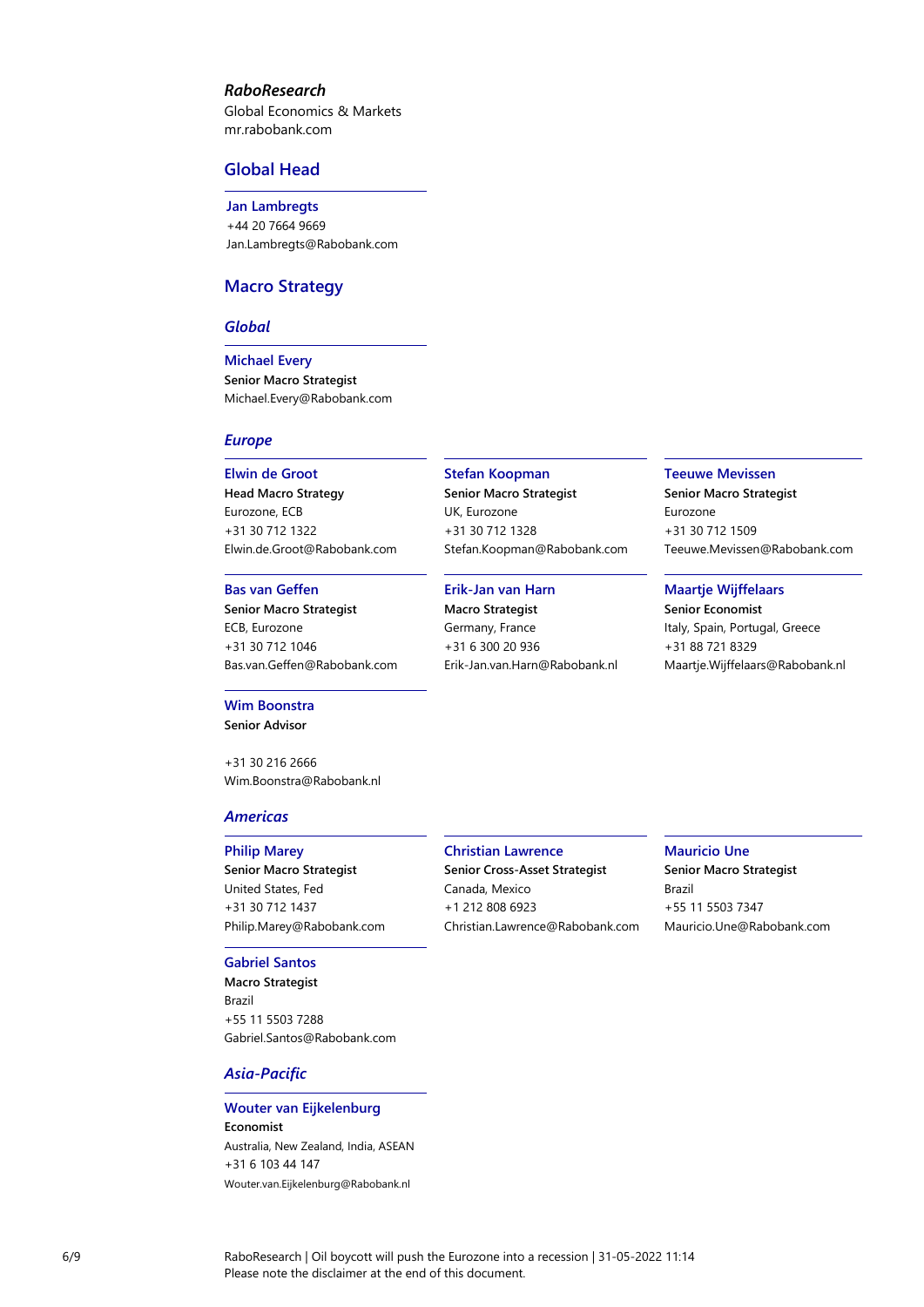## **FX Strategy**

#### **Jane Foley**

**Head FX Strategy** G10 FX +44 20 7809 4776 [Jane.Foley@Rabobank.com](mailto:Jane.Foley@Rabobank.com)

#### **Christian Lawrence**

**Senior Cross-Asset Strategist** LatAm FX +1 212 808 6923 [Christian.Lawrence@Rabobank.com](mailto:Christian.Lawrence@Rabobank.com)

#### **Rates Strategy**

**Richard McGuire**

**Head Rates Strategy** +44 20 7664 9730 [Richard.McGuire@Rabobank.com](mailto:Richard.McGuire@Rabobank.com)

#### **Lyn Graham-Taylor**

**Senior Rates Strategist** +44 20 7664 9732 [Lyn.Graham-Taylor@Rabobank.com](mailto:Lyn.Graham-Taylor@Rabobank.com)

#### **Credit Strategy & Regulation**

#### **Matt Cairns**

**Head Credit Strategy & Regulation** Covered Bonds, SSAs +44 20 7664 9502 [Matt.Cairns@Rabobank.com](mailto:Matt.Cairns@Rabobank.com)

#### **Cas Bonsema**

**Analyst** ABS +31 30 712 1849 [Cas.Bonsema@Rabobank.com](mailto:Cas.Bonsema@Rabobank.com)

#### **Energy & Metals**

#### **Ryan Fitzmaurice Strategist** +1 212 916 7874 [Ryan.Fitzmaurice@Rabobank.com](mailto:Ryan.Fitzmaurice@rabobank.com)

## **Agri Commodity Markets**

#### **Carlos Mera Head of ACMR** +44 20 7664 9512 [Carlos.Mera@Rabobank.com](mailto:Carlos.Mera@Rabobank.com)

**Bas van Zanden**

**Senior Analyst** Pension funds, Regulation +31 30 712 1869 [Bas.van.Zanden@Rabobank.com](mailto:Bas.van.Zanden@Rabobank.com)

#### **Paul van der Westhuizen Senior Analyst** Financials +31 88 721 7374 Paul.van.der.Westhuizen@Rabobank.com

**Michael Magdovitz Senior Commodity Analyst** +44 20 7664 9969 [Michael.Magdovitz@Rabobank.com](mailto:Michael.Magdovitz@Rabobank.com)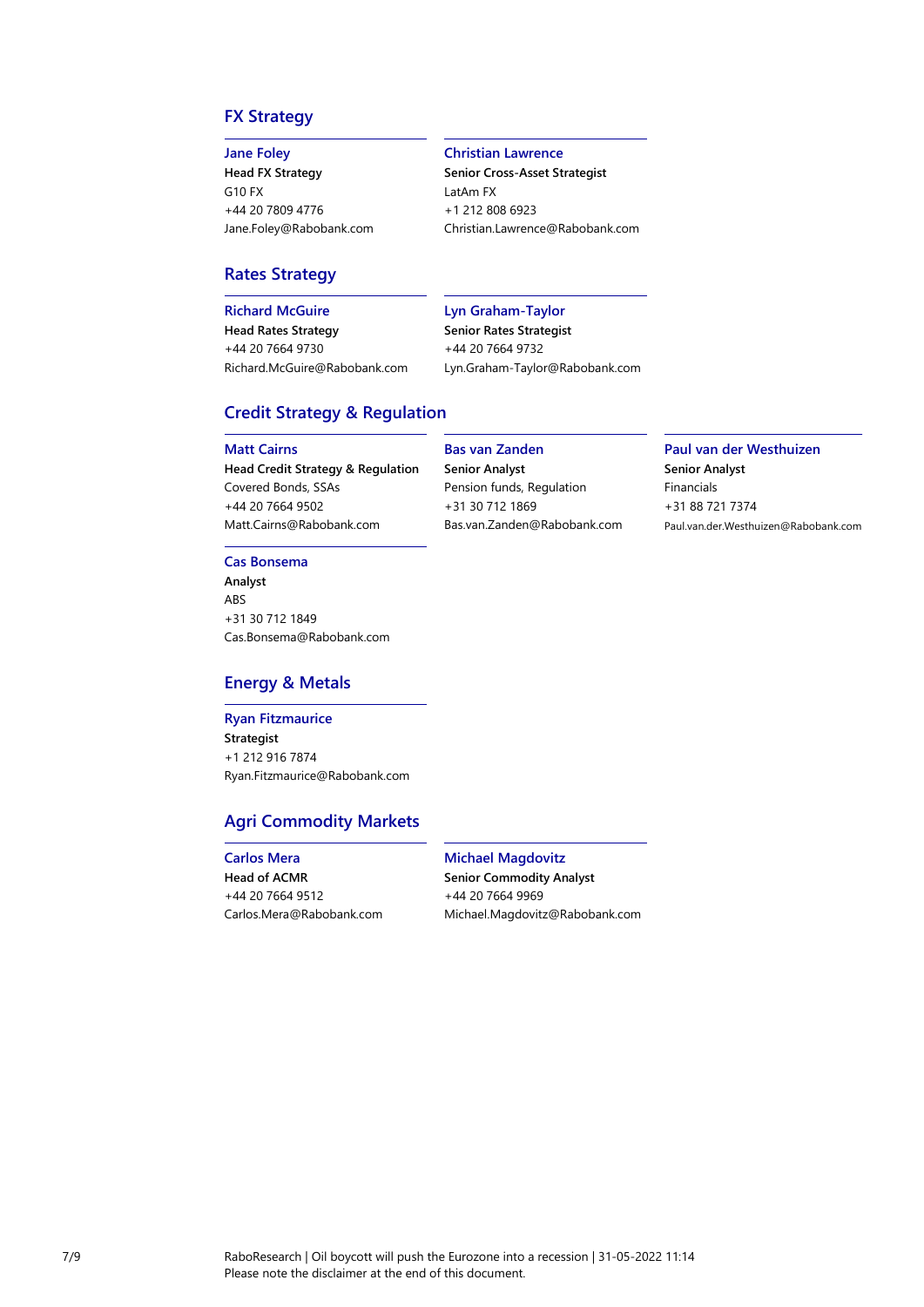## *Client coverage*

## **Wholesale Corporate Clients**

| Martijn Sorber   | Global Head            | +31 30 712 3578 | Martijn.Sorber@Rabobank.com                |
|------------------|------------------------|-----------------|--------------------------------------------|
| Hans Deusing     | Europe                 | +31 30 216 9045 | Hans.Deusing@Rabobank.com                  |
| Neil Williamson  | North America          | +1 212 808 6966 | Neil.Williamson@Rabobank.com               |
| Adam Vanderstelt | Australia, New Zealand | +61 2 8115 3102 | Adam.Vanderstelt@rabobank.com              |
| Ethan Sheng      | Asia                   | +852 2103 2688  | Ethan.Sheng@Rabobank.com                   |
| Ricardo Rosa     | Brazil                 |                 | +55 11 5503 7150 Ricardo.Rosa@Rabobank.com |

#### **Financial Institutions**

| Marcel de Bever | <b>Short Term Interest Rates</b> | +31 30 216 9740 | Marcel.de.Bever@Rabobank.com              |
|-----------------|----------------------------------|-----------------|-------------------------------------------|
| Henk Rozendaal  | Interest Rate Derivatives        | +31 30 216 9423 | Henk.Rozendaal@Rabobank.com               |
| Huib Verbeek    | <b>Bonds</b>                     |                 | +31 30 216 9612 Huib.Verbeek@Rabobank.com |
| Sjoerd van Peer | Solutions                        | +31 30 216 9072 | Sjoerd.van.Peer@Rabobank.com              |

## **Capital Markets**

| Herald Top             | Global Head of Capital<br>Markets        | +31 30 216 9501  | Herald.Top@Rabobank.com             |
|------------------------|------------------------------------------|------------------|-------------------------------------|
| Christopher Hartofilis | Capital Markets USA                      | +1 212 808 6890  | Christopher.Hartofilis@Rabobank.com |
| lan Baggott            | Capital Markets Asia                     | +852 2103 2629   | lan.Baggott@Rabobank.com            |
| Willem Kröner          | Global Head of Equity<br>Capital Markets | +31 30 712 4783  | Willem.Kroner@Rabobank.com          |
| Harman Dhami           | <b>DCM Syndicate</b>                     | +44 20 7664 9738 | Harman.Dhami@Rabobank.com           |
| Crispijn Kooijmans     | DCM FIs & SSAs                           | +31 30 216 9028  | Crispijn.Kooijmans@Rabobank.com     |
| <b>Bjorn Alink</b>     | DCM Securitisation &<br>Covered Bonds    | +31 30 216 9393  | Bjorn.Alink@Rabobank.com            |
| Othmar ter Waarbeek    | DCM Corporate Bonds                      | +31 30 216 9022  | Othmar.ter.Waarbeek@Rabobank.com    |
| Joris Reijnders        | <b>DCM Corporate Loans</b>               | +31 30 216 9510  | Joris.Reijnders@Rabobank.com        |
| <b>Brian Percival</b>  | DCM Leveraged Finance                    | +44 20 7809 3156 | Brian.Percival@Rabobank.com         |